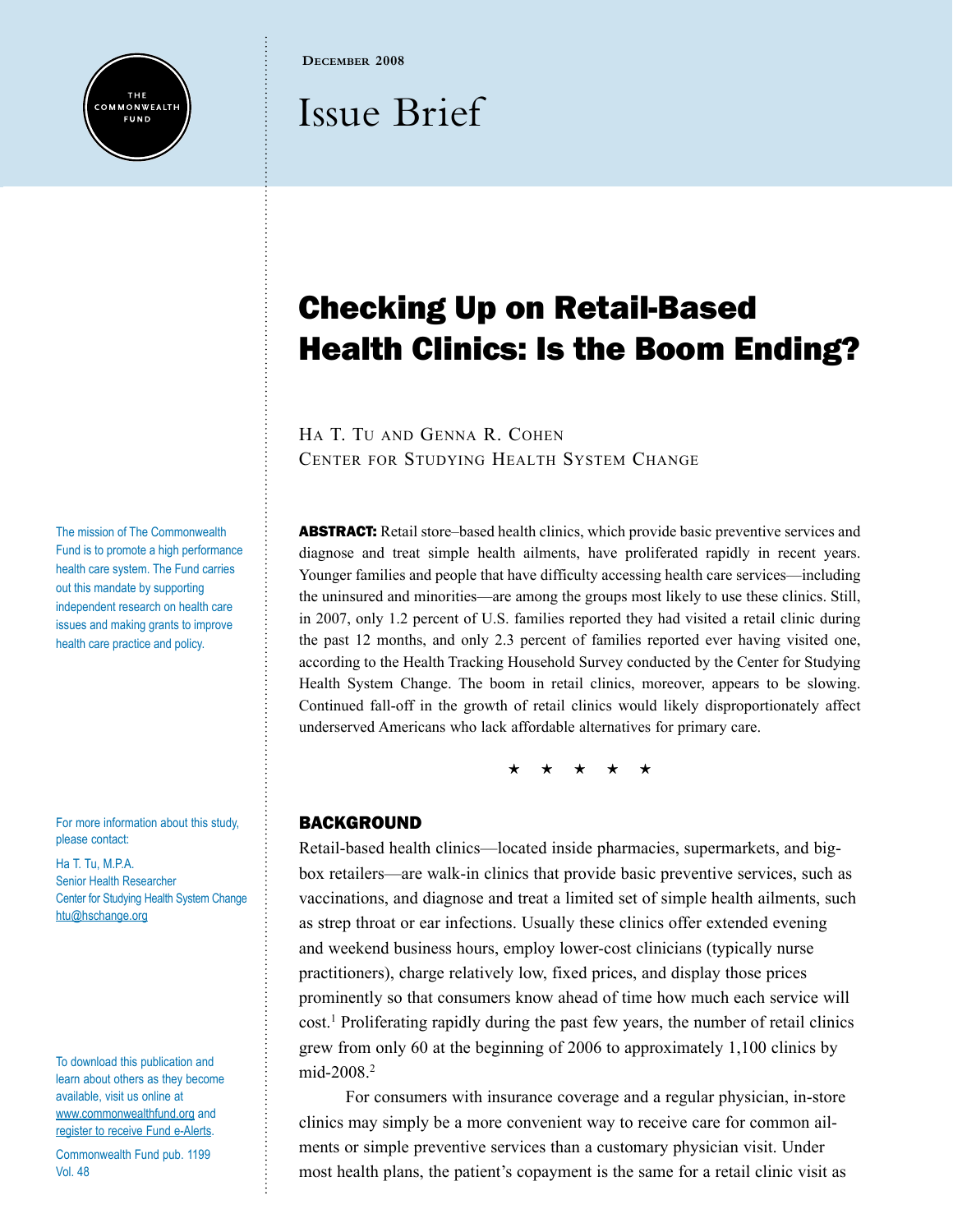to a physician's office. For the uninsured and those with high-deductible health plans who must shoulder the full cost of care out-of-pocket, however, clinics could represent a more affordable, accessible option than the alternatives, especially hospital emergency departments. In addition, for lower-income working people—many of whom have jobs with neither flexible work schedules nor paid time off—the quick service and evening/weekend hours offered by retail clinics may be more of a necessity than a convenience. Despite their consumer-friendly innovations, retail clinics have faced significant opposition from physician groups, which cite quality concerns such as questions about the continuity and coordination of care provided by clinics, the ability of clinic staff to accurately diagnose and appropriately treat the conditions presented to them, and the potential incentives for clinics to over-prescribe medications because of their co-location with pharmacies.

Retail clinics are often referred to as a "disruptive innovation" in health care because their model for addressing routine health needs—quick, convenient, appointment-free care available at relatively low prices during extended business hours—is more like a fastfood or quick-oil-change operation than a traditional health care setting. Indeed, for certain basic primary care services, retail clinics can change the way care is delivered by shifting the provider and point of care.

For all the attention retail clinics have received, there has been little national information to date regarding consumers' perspective on these clinics: how many American consumers use retail clinics overall, which consumers are most likely to use them, and why consumers choose them.<sup>3</sup> This study draws on new data from HSC's 2007 Health Tracking Household Survey, the only large, randomly sampled, nationally representative survey to date that examines the prevalence of consumers' use of retail clinics (for further detail, see ["About the Study](#page-9-0)" on page 10).

#### Retail Clinics: Overall Prevalence Still Low

In 2007, 1.2 percent of American families, or 1.7 million families, reported that they had visited retail clinics during the past 12 months (Figure 1). An additional 1.1 percent, or 1.6 million families, reported having visited retail clinics prior to the past 12 months. Altogether, 2.3 percent, or nearly 3.4 million families, have ever used a retail clinic.



Although another 2007 survey found higher use of retail clinics,<sup>4</sup> the low nationwide prevalence reported here is perhaps not surprising given that these clinics are a relatively new phenomenon. At the end of 2005, only 60 clinics were in operation in the United States, distributed across 18 states. Although clinics have proliferated rapidly since then—there were about 900 clinics in 30 states by the end of 2007 (Figure 2)—they have gained a presence only in some markets within those states.<sup>5</sup>



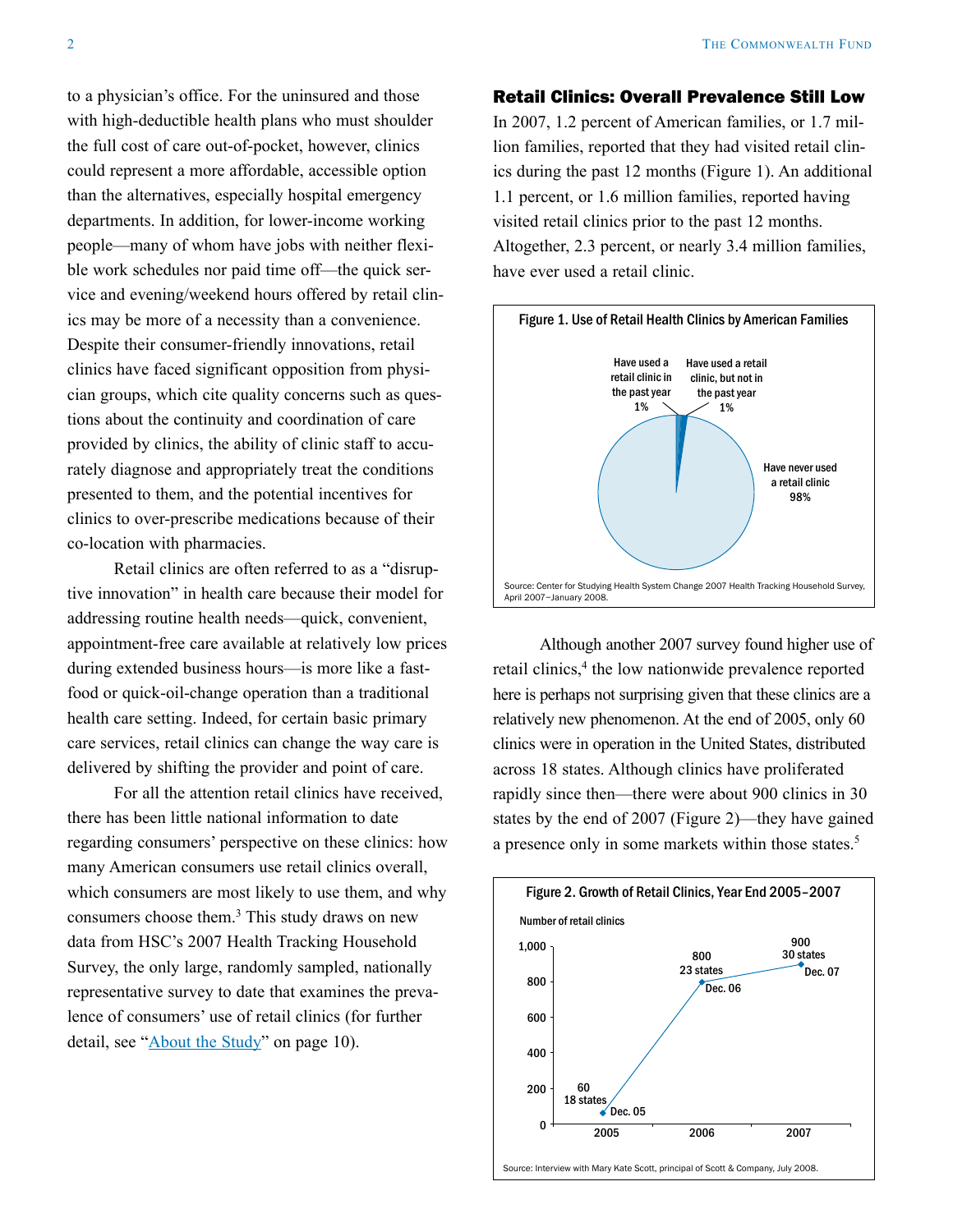The HSC survey questions on retail clinic use first asked respondents whether their families had ever used retail clinics, then about whether they had used clinics within the past 12 months. In some markets where clinics had just recently opened, consumers would have had only limited opportunities to gain exposure to these clinics, much less use them. When prevalence is measured only across the population of the 18 states that had retail clinics in operation as of mid-2006, reported use is somewhat higher: 1.8 percent of families had visited clinics in the past year, and 3.5 percent of families had ever visited them.

### Wide Variation in Clinic Penetration and State Regulations

State regulations and clinic companies' assessments of market demand are among the key factors influencing clinic location. Some industry experts suggest, however, that there is a degree of happenstance involved in location decisions as well. For example, one of the primary innovators behind retail clinics—a cofounder of QuickMedx—was a Minnesota resident who developed the idea of convenience clinics when he encountered problems obtaining a prompt strep throat test for his son.<sup>6</sup> In 2000, this innovator launched the first pilot clinics, QuickMedx (which later became MinuteClinic), inside the stores of a local grocery chain in the Minneapolis-St. Paul area where he lived. An industry expert has suggested that if the first clinic innovator had happened to live in another state, then it would have been that other state—not Minnesota—experiencing the earliest clinic growth and the highest clinic utilization—state regulations and business environment permitting.7

State regulations governing retail clinics vary widely. Ten states allow nurse practitioners to treat patients without physician involvement, while other states require varying degrees of physician collaboration or supervision.8 It might be expected that the states allowing the most nurse-practitioner autonomy would be the states with the greatest retail-clinic penetration, but this is not the case: Minnesota ranks only midway among all states, and Florida ranks 49th out

of 50 states, in limiting the degree of nurse practitioner autonomy allowed. 9 Yet, Minnesota has high rates of clinic use, and Florida has more retail clinics in operation than any other state.<sup>10</sup>

Several other factors influence where companies choose to open clinics. States vary in their licensure and ownership requirements for clinics. In some states, clinics are licensed as physician practices and are regulated by state medical boards. Some states require that clinic ownership be composed of physicians and/or state residents, thus limiting opportunities for outside investors seeking to launch new clinics.<sup>11</sup> A few states, instead of issuing a single license to a clinic corporation, require each clinic location to obtain its own license.12

State regulations all interact with one another to affect the start-up and operating costs of retail clinics. Balanced against these cost considerations are assessments by clinic companies about the potential demand for clinic services in particular markets. Population density is a key consideration underlying clinic location decisions.13 In addition, communities with primary care physician shortages and access problems may prove to be particularly attractive markets, because consumers lacking ready access to routine care may be more willing to try a clinic as an alternative care provider. Ultimately, experts suggest that these assessments of market demand play a more significant role than state regulations in clinic operators' location decisions.<sup>14</sup>

Minnesota stands out as a state with high use of retail clinics: 6.4 percent of the state population, or 191,000 Minnesota families, reported ever having used retail clinics, and 4.4 percent, or 132,000 families, reported using them during the past year.<sup>15</sup> High use of in-store clinics by Minnesota residents is consistent with the fact that clinics have a broader, more longstanding presence there than in other states.

#### Insurance Coverage and Reimbursement

Among all families that used retail clinics during the past year, uninsured families (defined as families with any member lacking health insurance) accounted for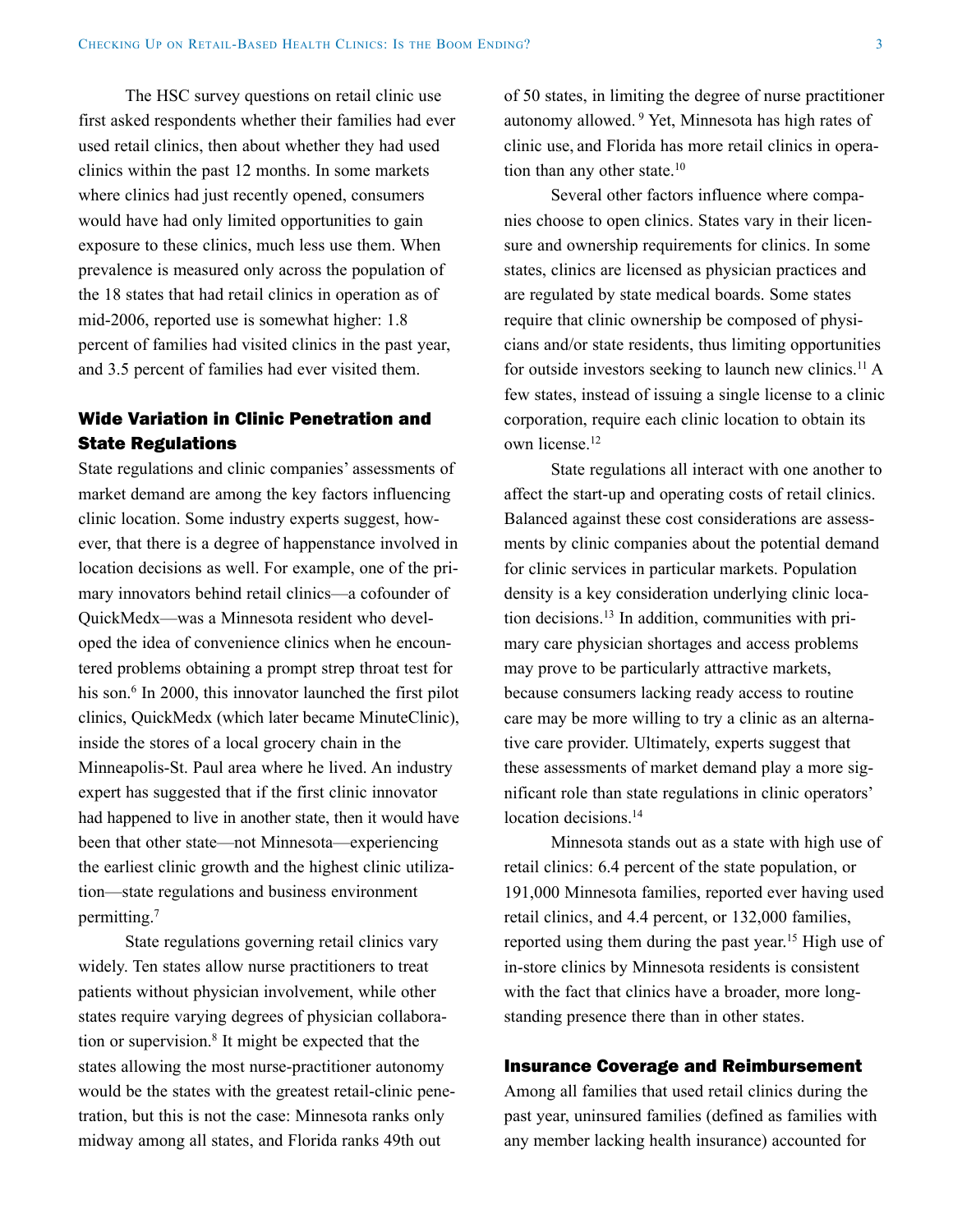27 percent of clinic users (Figure 3). These families used retail clinics at a much higher rate than their share of the population (17%, data not shown in figure).16 The finding that uninsured consumers are more likely to use retail clinics is consistent with previous research.<sup>17</sup>



Among the 1.3 million families covered by insurance who used retail clinics during the past year, more than two of three reported that some or all of their clinic fees were reimbursed by insurance (Figure 4). Overall, among all families who used retail clinics in the past year, half reported that some or all of their clinic fees were reimbursed by insurance. Another national study recently estimated a higher proportion (67 percent) of clinic visits being reimbursed by insurance.18



When retail clinics first emerged in 2000, their services were provided strictly on a cash-pay basis. However, insurance coverage for clinic visits has become common in recent years. By 2007, all the major national private insurance carriers, as well as many smaller regional insurers, had begun providing coverage for clinic visits and were working with the large clinic companies to facilitate claims processing.19 One study estimates that 85 percent of clinic sites now accept insurance.20 A few large employers have even sought to encourage clinic use by their covered employees and dependents by offering lower copayments for clinic visits than for visits to physician offices, urgent care clinics, and hospital emergency departments.<sup>21</sup>

Public insurance coverage for clinic visits has lagged private coverage, but in 2007 several large clinic companies, including MinuteClinic and RediClinic, met the federal and state requirements necessary to receive Medicare and Medicaid reimbursement. The push to gain insurance reimbursement has not been universal among clinic companies, however. QuickHealth, for example, has chosen to remain cashonly, based on its assessment that most of its patient base is uninsured anyway.<sup>22</sup>

## Demographic Variations in Use of Clinics

Families who reported not getting or delaying needed medical care at some point in the previous 12 months were almost 2.5 times as likely to have used retail clinics as families without such problems (1.9% vs. 0.8%, see [Table 1](#page-8-0)). Also, younger families (those with a family respondent ages 18 to 34) were more than twice as likely as older families (those with a family respondent ages 50 to 64) to have used a retail clinic.

Beyond those two findings, there were no other statistically significant differences in retail clinic use across demographic subgroups. Some interesting patterns did emerge, however, suggesting that:

Families with any member uninsured were more likely to use retail clinics than families covered by insurance.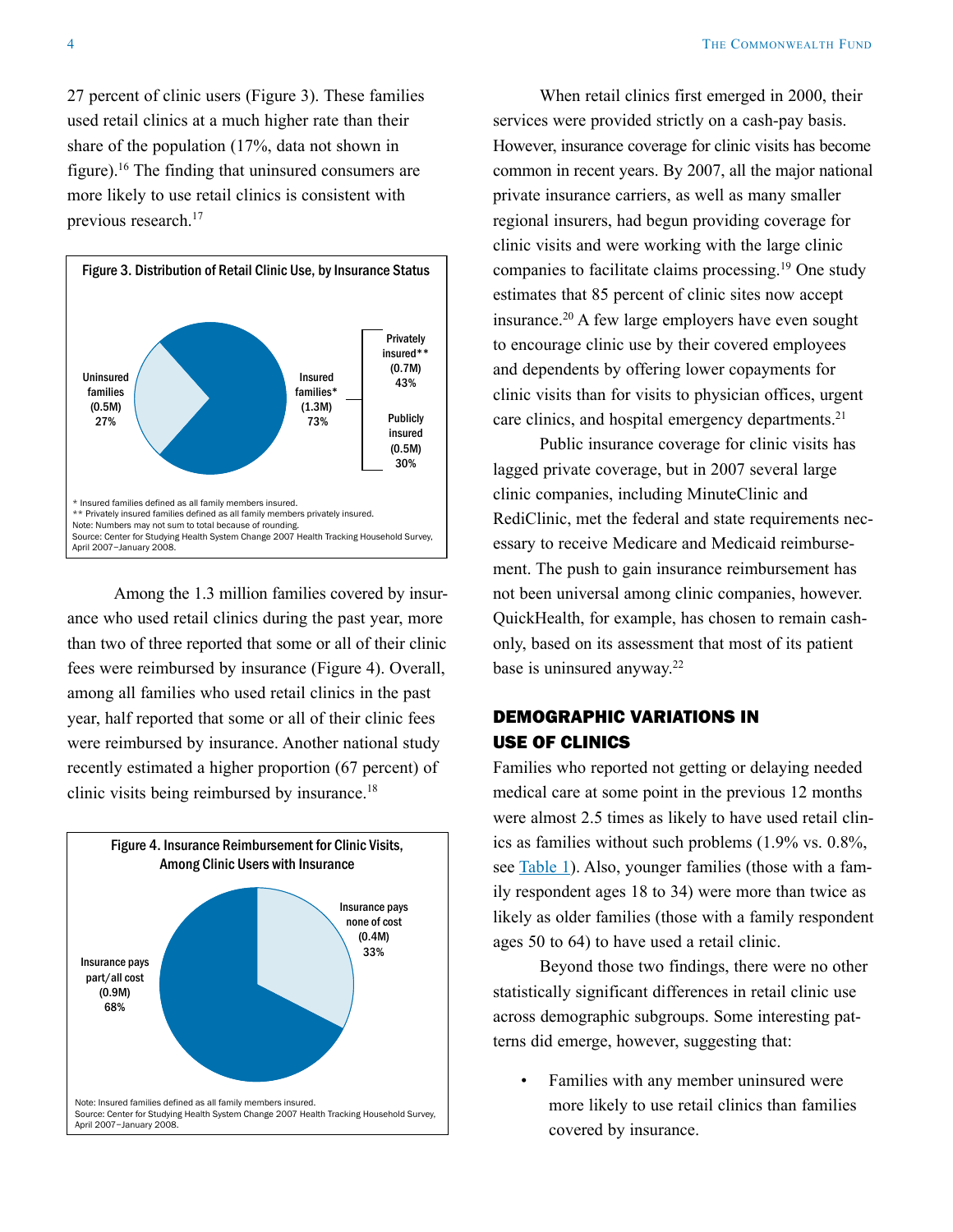- Minorities, especially Hispanic consumers, were more likely to use retail clinics than white consumers.
- Families with no usual source of medical care were more likely to use retail clinics than families with a usual source of care.
- Families with children were more likely to use retail clinics than single adults or couples.

#### Most Common Clinic Services

Nearly half (48%) of all consumers using retail clinics reported they had done so for diagnosis and treatment of a new illness or symptom (Figure 5). Almost as many (47%) said that their visit had included a prescription renewal. Other less common reasons cited by consumers were vaccinations, care for an ongoing chronic condition, and physical examinations.



Families with children were much more likely than childless couples or single adults to visit clinics for a new illness or symptom (67% vs. 36%). This is consistent with other research showing that otitis media (ear infection), pharyngitis (sore throat), and upper respiratory infection—common childhood ailments—were among the most frequent reasons for retail clinic visits.23 In contrast, childless couples and single adults were much more likely than families with children to use clinic visits for prescription renewals (61% vs. 25%). No other statistically discernible differences across demographic subgroups were found.

## Reasons for Choosing Retail Clinics over Other Care Settings

Most consumers cited multiple reasons when asked why they had chosen retail clinics over other care settings, such as physician offices. Almost two of three respondents said that the clinic's convenient hours were a major factor in choosing it over another source of care (Figure 6). The convenience of the clinic's location and the ability to receive care without an appointment also were commonly cited as major reasons for choosing clinics. Seven of eight clinic users cited at least one of these three convenience factors as a major reason for choosing clinics, and one of three cited all three convenience factors as major reasons.



Nearly half of all clinic users cited the low cost of a clinic visit relative to other care settings, and one of three cited not having a usual source of medical care, as major reasons for choosing clinics over other care settings.

The likelihood of citing convenience factors (hours, location, no need for appointment) as major reasons for choosing retail clinics did not differ significantly across demographic subgroups. However, the likelihood of citing cost concerns and the lack of a usual source of care as major factors were much higher among uninsured and minority clinic users, compared with their insured and white counterparts, respectively (Figures 7 and 8). For example, uninsured clinic users were more than 3.5 times more likely than insured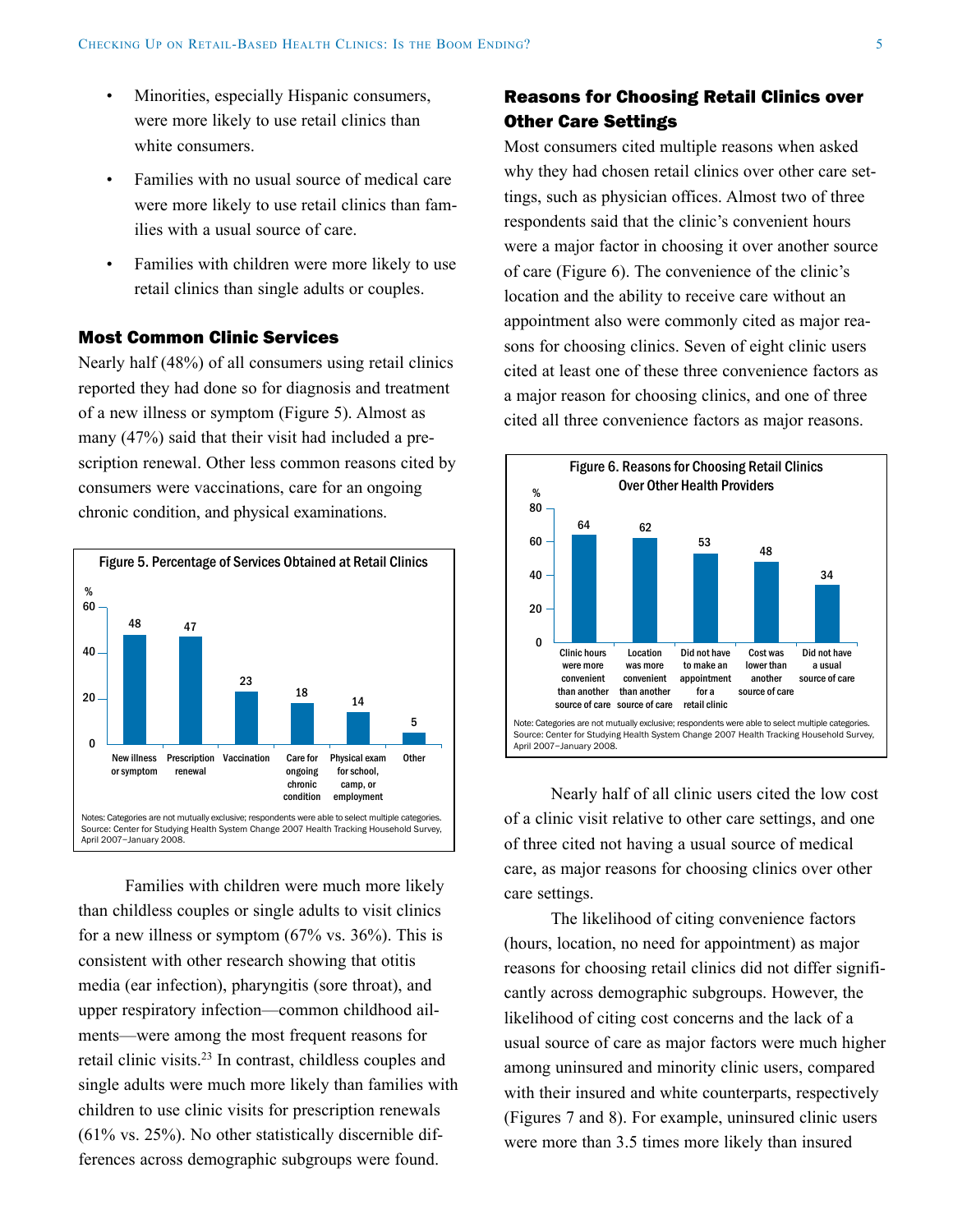clinic users to cite the lack of a usual source of care as a major reason for choosing clinics over other care settings.





#### Implications

Despite the hype about retail clinics being a disruptive innovation in health care, the nationwide proportion of families that has used retail clinics is still modest. As noted earlier, this finding is not surprising, given that clinics have a limited presence and are only available in some geographic markets within some states. Many consumers simply do not have access to in-store clinics in their communities.

From 2006, clinic growth had been rapid, and some forecasts suggested that perhaps 6,000 clinics would be in operation by  $2012<sup>24</sup>$  In recent months,

however, there have been signs that rapid clinic growth has begun to ebb. As of May 2008, clinic operators had shut down at least 70 clinics in 15 states, and the largest clinic operator announced it would scale back expansion plans for its MinuteClinic operations.<sup>25</sup>

Industry analysts noted that clinics have been more complicated and expensive to operate than many investors had expected. In particular, new clinics have had to spend heavily on marketing to build public awareness.26 Some observers believe that local or regional health systems—already familiar presences within a community—are better positioned to attract patients to retail clinics without having to market as intensively. Some health systems, such as the Mayo Clinic, are launching their own retail clinics, $27$  while other health systems are partnering with prominent retailers like Wal-Mart to introduce co-branded clinics.28

Another uncertainty for retail clinics is how conventional physician practices will react to competition from clinics. Some primary care practices have responded by extending office hours and facilitating same-day scheduling.29 If such responses become widespread among physician practices, patients of these practices would find improved access to their regular providers and would then have weaker incentives to opt for retail clinics over their own doctors' offices for routine care.

Yet another potential impediment to clinic growth is the increasing scrutiny of regulators in several states related to retail clinics' scope of services, ownership, and hygiene and safety requirements. More stringent regulations would likely inhibit investment in clinics and slow their expansion.

Despite these uncertainties, there are some market developments that might be expected to contribute to retail clinics' continued growth. Expanding insurance coverage for clinic visits is likely to facilitate clinic use by insured consumers.<sup>30</sup> Mounting problems encountered by both insured and uninsured consumers in accessing medical care<sup>31</sup>—including problems obtaining timely appointments with doctors—may make retail clinics a more attractive alternative for basic care, regardless of insurance status. And, a growing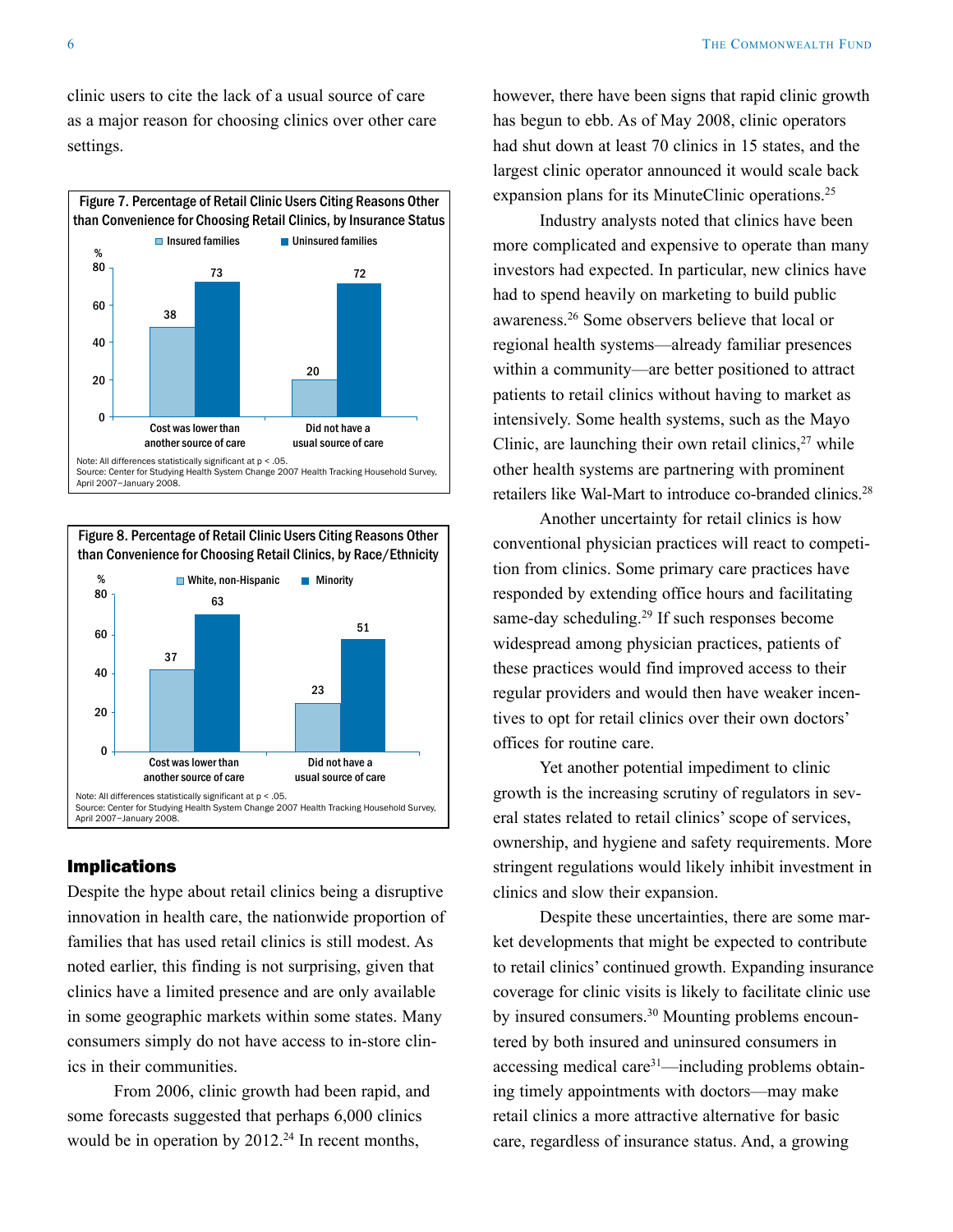number of consumers are paying for health care outof-pocket because they either lack insurance or face high deductibles. For such consumers, clinic services continue to be priced more affordably and transparently than other care settings.

While the use of retail clinics is still modest overall—suggesting that most consumers are unlikely to be significantly affected if the clinic boom fades this study has shown that families with unmet need and delayed care tend to use retail clinics more than

the rest of the population. Also, minority families and families lacking insurance are much more likely to cite cost concerns and the lack of a usual source of care as major reasons for using clinics. As health care costs and the number of uninsured both continue to rise, these groups may increasingly turn to retail clinics for routine primary care. If the growth of retail clinics falters, underserved groups already facing access pressures may suffer from the loss of alternate sources of care more than the rest of the population.

#### **NOTES**

- <sup>1</sup> M. K. Scott, *Health Care in the Express Lane: The Emergence of Retail Clinics* (Report to the California Health Care Foundation, July 2006).
- <sup>2</sup> There were 1,150 retail clinics open in July, according to an interview with Mary Kate Scott, principal of Scott & Company. Merchant Medicine, a private company that educates hospital systems and physician groups about retail clinics, listed 988 retail clinic locations on its Web site: <http://www.merchantmedicine.com/Home.cfm> (retrieved Aug. 7, 2008, from the "Convenience Care in the United States" graph). Healthcare 311, a company that provides basic information about nonemergency health care, advertises having records for over 1,200 retail health clinic locations (retrieved Aug. 7, 2008, from [www.healthcare311.com](http://www.healthcare311.com)).
- <sup>3</sup> The following study is a large national study describing patient characteristics of and reasons for retail clinic visits: A. Mehrotra, M. C. Wang, J. R. Lave et al., "Retail Clinics, Primary Care Physicians, and Emergency Departments: A Comparison of Patients' Visits," *Health Affairs,* Sept./Oct. 2008 27(5):1272–82. The study uses data obtained from eight retail clinic companies, among a total of 24 known retail clinic companies in the United States. The eight companies account for 74 percent of retail clinics in operation as of mid-2007.
- <sup>4</sup> The Harris Interactive online survey of 2,441 adults estimated that 5 percent of households have ever visited retail clinics. Harris Interactive*, Most Adults Satisfied with Care at Retail-Based Health Clinics*, Health-Care Poll, Apr. 11, 2007 6(6).
- <sup>5</sup> Interview with Mary Kate Scott, principal of Scott & Company, July 2008.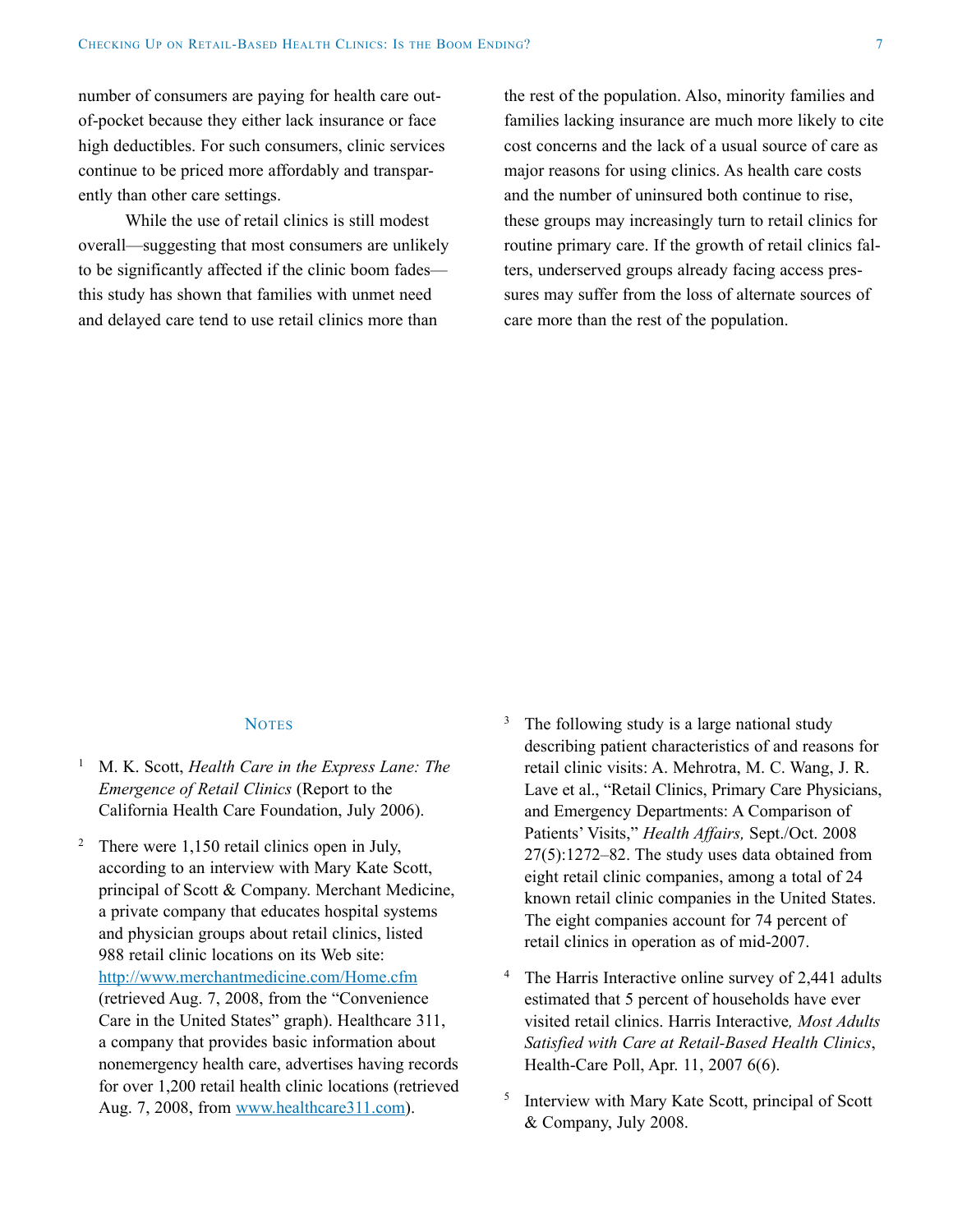- <sup>6</sup> R. Bohmer and J. P. Groberg, "QuickMedx Inc.," *Harvard Business School Case Study 9-603-049* (Apr. 2, 2003); Scott, *Health Care in Express Lane: Emergence,* 2006.
- <sup>7</sup> Interview with Mary Kate Scott, principal of Scott & Company, July 2008.
- <sup>8</sup> S. Christian, C. Dower, and E. O'Neil, *Chart Overview of Nurse Practitioner Scopes of Practice in the United States* (San Francisco: Center for the Health Professions, 2007); L. J. Pearson, "The Pearson Report," *American Journal for Nurse Practitioners*, Feb. 2008 12(2).
- <sup>9</sup> N. R. Lugo, E. T. O'Grady, D. R. Hodnicki et al., "Ranking State NP Regulation: Practice Environment and Consumer Healthcare Choice," *American Journal for Nurse Practitioners*, Apr. 2007 11(4):8–24.
- <sup>10</sup> Healthcare311 and Merchant Medicine search of all retail clinics in Florida (retrieved on July 28, 2008). Although the two sources differed in their tallies of Florida retail clinics, with Healthcare 311 reporting 148 clinics and Merchant Medicine reporting 122, both sources found more clinics in Florida than any other state.
- <sup>11</sup> M. K. Scott, *Health Care in the Express Lane: Retail Clinics Go Mainstream* (Report to the California Health Care Foundation, Sept. 2007).
- $12$  Ibid.
- <sup>13</sup> Interview with Tom Charland, President and CEO of Merchant Medicine, Aug. 2008.
- $14$  Ibid.
- <sup>15</sup> Estimates of retail clinic use in other states are not reportable because of high relative standard errors.
- <sup>16</sup> Data available from authors. HSC 2007 Data Health Tracking Household Survey.
- <sup>17</sup> Mehrotra et al., "Retail Clinics, Primary Care," 2008.
- <sup>18</sup> Ibid.
- <sup>19</sup> Scott, *Health Care in Express Lane: Mainstream,* 2007.
- <sup>20</sup> M. Laws and M. K. Scott, "The Emergence of Retail-Based Clinics in the United States: Early Observations," *Health Affairs*, Sept./Oct. 2008 27(5):1293–98.
- <sup>21</sup> Scott, *Health Care in Express Lane: Mainstream,* 2007.
- <sup>22</sup> Interview with Mary Kate Scott, principal of Scott & Company, July 2008.
- <sup>23</sup> Mehrotra et al., "Retail Clinics, Primary Care," 2008.
- <sup>24</sup> J. Pulley, "Store-Based Clinics Face Rocky Regulatory Landscape," *Government Health IT,* Apr. 28, 2008, available at [http://www.govhealthit.](http://www.govhealthit.com/online/news/350330-1.html) [com/online/news/350330-1.html](http://www.govhealthit.com/online/news/350330-1.html).
- <sup>25</sup> D. Armstrong, "Health Clinics Inside Stores Likely to Slow Their Growth," *Wall Street Journal*, May 7, 2008.
- <sup>26</sup> Ibid.
- <sup>27</sup> S. Bagchi, "Mayo Clinic Enters Retail Care Business," *Health Care News,* Feb. 1, 2008, available at [http://www.heartland.org/policybot/results.](http://www.heartland.org/policybot/results.html?articleid=22571) [html?articleid=22571;](http://www.heartland.org/policybot/results.html?articleid=22571) J. Goldstein, "Some Health Systems Out to Beat Retailers at Clinic Game," *Wall Street Journal Health Blog* (May 16, 2007; last accessed July 14, 2008).
- <sup>28</sup> Armstrong, "Health Clinics Inside Stores," 2008.
- <sup>29</sup> J. Bachman, "What Do Retail Clinics Mean for Family Medicine?" *Family Practice Management,* May 2006 13(5):19–20.
- <sup>30</sup> Interview with Tom Charland, president and CEO of Merchant Medicine, Aug. 2008.
- <sup>31</sup> P. J. Cunningham and L. E. Felland, *Falling Behind: Americans' Access to Medical Care Deteriorates, 2003–2007*, Tracking Report No. 19 (Washington, D.C.: Center for Studying Health System Change, June 2008).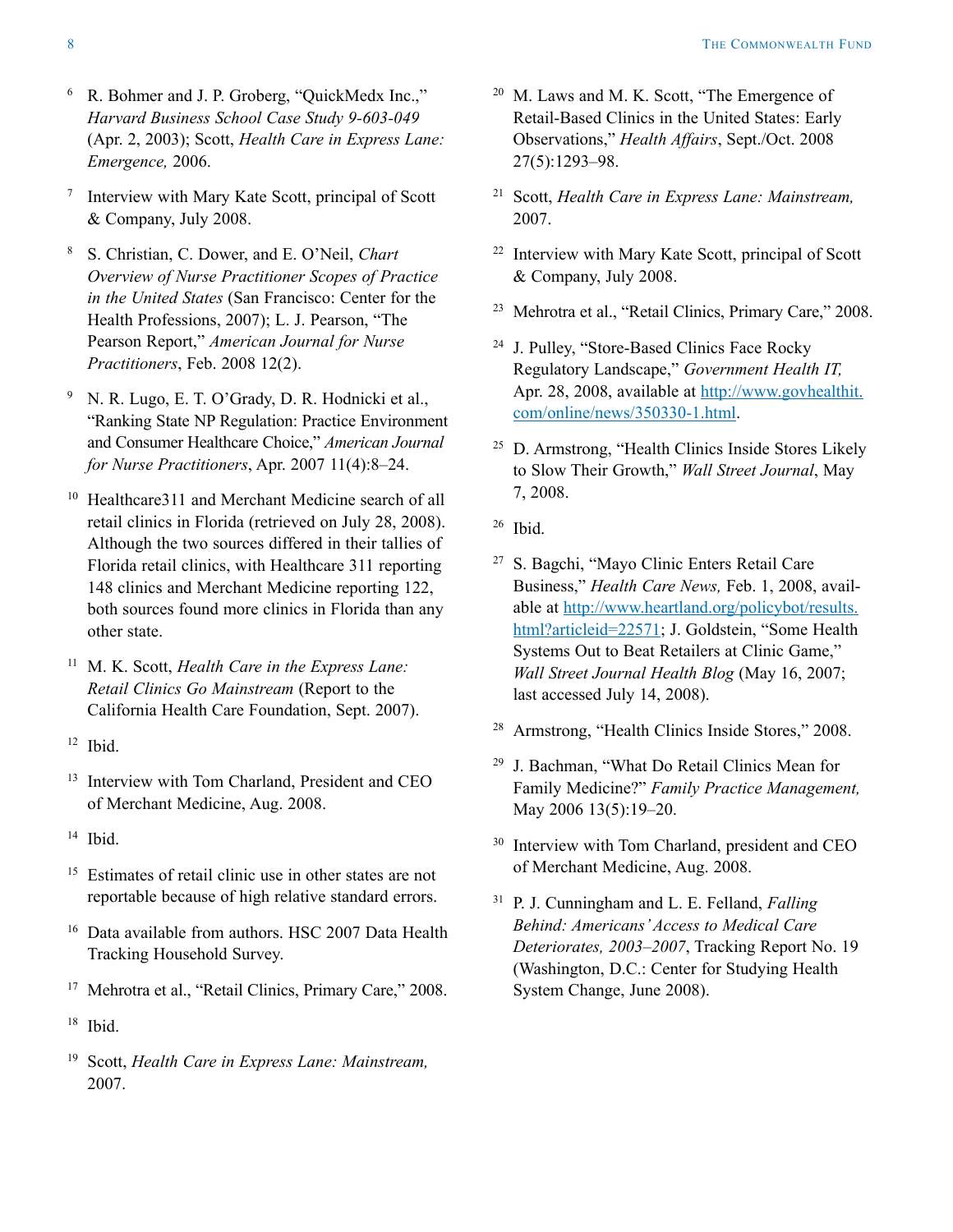<span id="page-8-0"></span>

|                                   | <b>Percent of Families with</b>         | <b>Number of Families with</b>          |
|-----------------------------------|-----------------------------------------|-----------------------------------------|
|                                   | <b>Retail Clinic Visit in Past Year</b> | <b>Retail Clinic Visit in Past Year</b> |
| <b>Insurance Status</b>           |                                         |                                         |
| Entire family insured (R)         | 1.1                                     | 1,266,996                               |
| Any family member uninsured       | 1.9                                     | 464,768                                 |
| Income                            |                                         |                                         |
| Less than 200% poverty            | 1.1                                     | 422,243                                 |
| 200%-399% poverty                 | 1.4                                     | 520,102                                 |
| 400%-599% poverty                 | 1.3                                     | 287,287                                 |
| At least 600% poverty (R)         | 1.1                                     | 502,131                                 |
| <b>Race/Ethnicity</b>             |                                         |                                         |
| White, non-Hispanic (R)           | 1                                       | 1,053,119                               |
| Minority                          | 1.6                                     | 678,644                                 |
| Black, non-Hispanic               | <b>NR</b>                               | <b>NR</b>                               |
| Hispanic                          | 1.9                                     | 268,486                                 |
| Other                             | <b>NR</b>                               | <b>NR</b>                               |
| <b>Usual Source of Care</b>       |                                         |                                         |
| Yes $(R)$                         | 1.1                                     | 1,297,391                               |
| No                                | 1.5                                     | 434,372                                 |
| <b>Unmet Need or Delayed Care</b> |                                         |                                         |
| Yes $(R)$                         | 1.9                                     | 975,497                                 |
| No                                | $0.8*$                                  | 756,267                                 |
| Age                               |                                         |                                         |
| $18 - 34$ (R)                     | 2.3                                     | 651,259                                 |
| $35 - 49$                         | 1.3                                     | 523,804                                 |
| $50 - 64$                         | $1.1*$                                  | 478,994                                 |
| 65 and older                      | <b>NR</b>                               | <b>NR</b>                               |
| <b>Family Structure</b>           |                                         |                                         |
| Families with children (R)        | 1.5                                     | 678,575                                 |
| Single adults and couples         | 1.1                                     | 1,053,189                               |

## **Table 1. Prevalence of Retail Clinic Use, by Selected Family Characteristics**

NR: Not reportable due to high relative standard errors.

\* Significantly different from the reference group (R) at p < .05.

Source: Center for Studying Health System Change 2007 Health Tracking Household Survey, April 2007–January 2008.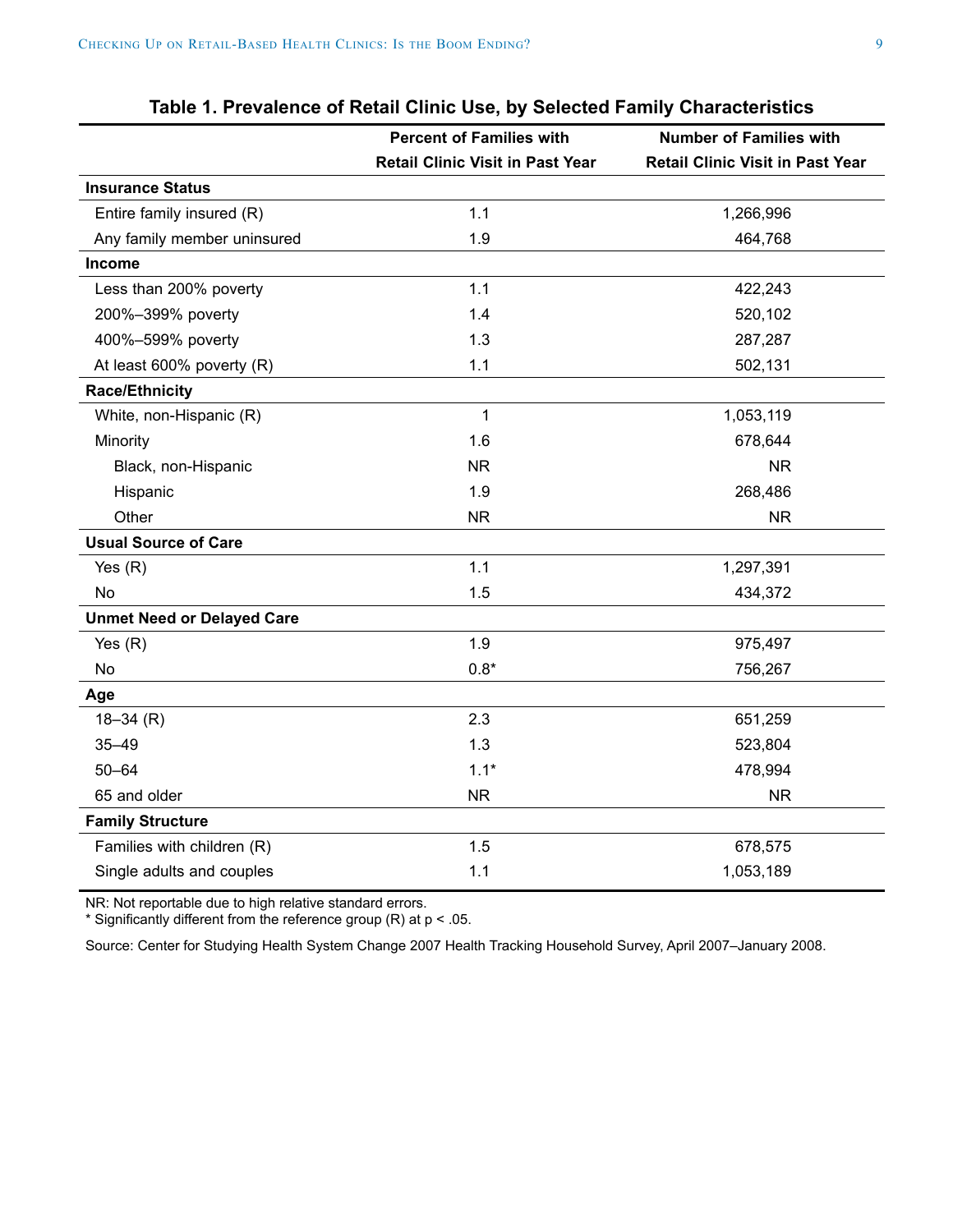#### **ABOUT THE STUDY**

<span id="page-9-0"></span>Data for this study were drawn from the Center for Studying Health System Change 2007 Health Tracking Household Survey, which was funded by the Robert Wood Johnson Foundation, and conducted between April 2007 and January 2008. The sample size for the nationally representative survey was approximately 18,000 people in 9,400 families. The response rate was 43 percent. Samples were drawn using random-digit dialing techniques, and interviews were conducted by telephone using computer-assisted telephone interviewing (CATI) methods.

Survey questions on retail clinics underwent cognitive testing prior to fielding of the survey. For each surveyed family, the primary family respondent was asked: "An in-store clinic is a medical clinic that is located inside a retail store like CVS, Walgreens, Target, or Wal-Mart. Have you (or [names of other family members]) ever had a medical visit at an in-store health clinic? Do not include pharmacies that only offer flu vaccinations once a year or eye care." Respondents who answered yes were then asked: "Have you (or [names of other family members]) used an in-store health clinic in the past 12 months?" Respondents who answered yes to this question were then asked about services obtained during clinic visits, reasons for choosing clinics, and insurance reimbursement for clinic visits.

All estimates reported in this study are family-level, not person-level estimates, because respondents were not asked which family members received clinic services. The survey sample size of families with retail clinic visits in the past 12 months was 113 families. Estimates are not reported for cases in which the relative standard errors exceeded 30 percent.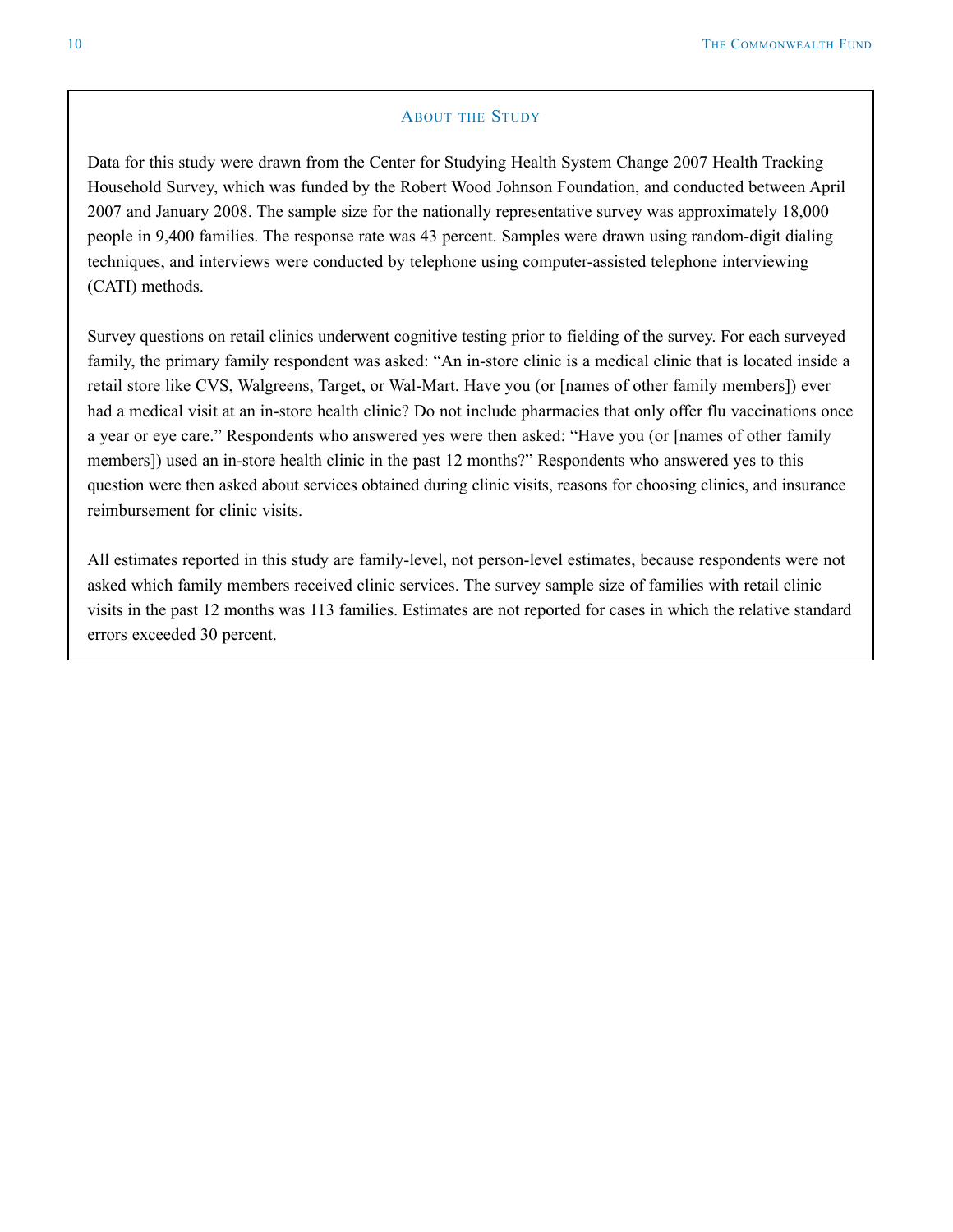#### **ABOUT THE AUTHORS**

Ha T. Tu, M.P.A., is a senior health researcher at the Center for Studying Health System Change (HSC) in Washington, D.C. Ms. Tu has been extensively involved in the design, planning, and analysis of HSC's 2007 Health Tracking Household Survey, a large nationally representative survey funded by the Robert Wood Johnson Foundation. Her recent research has focused primarily on consumer topics in health care, including consumer health information seeking, shopping for health services, willingness to trade off provider choice for cost savings, and use of complementary and alternative medicine. Other areas of research interest include price and quality transparency, benefit design innovations, and financial burden for people with chronic conditions. She received her bachelor's degree from Wellesley College and her master's degree in public affairs from Princeton University.

Genna R. Cohen is a health research assistant at HSC. Since joining in 2007, Ms. Cohen has worked with senior researchers on a variety of projects, including studies of consumer health information seeking, health system emergency preparedness, coordination of patient care, and health information technology. She holds a bachelor of science degree in social policy, with a concentration in health policy, from Northwestern University.

*Editorial support was provided by Paul Berk.*